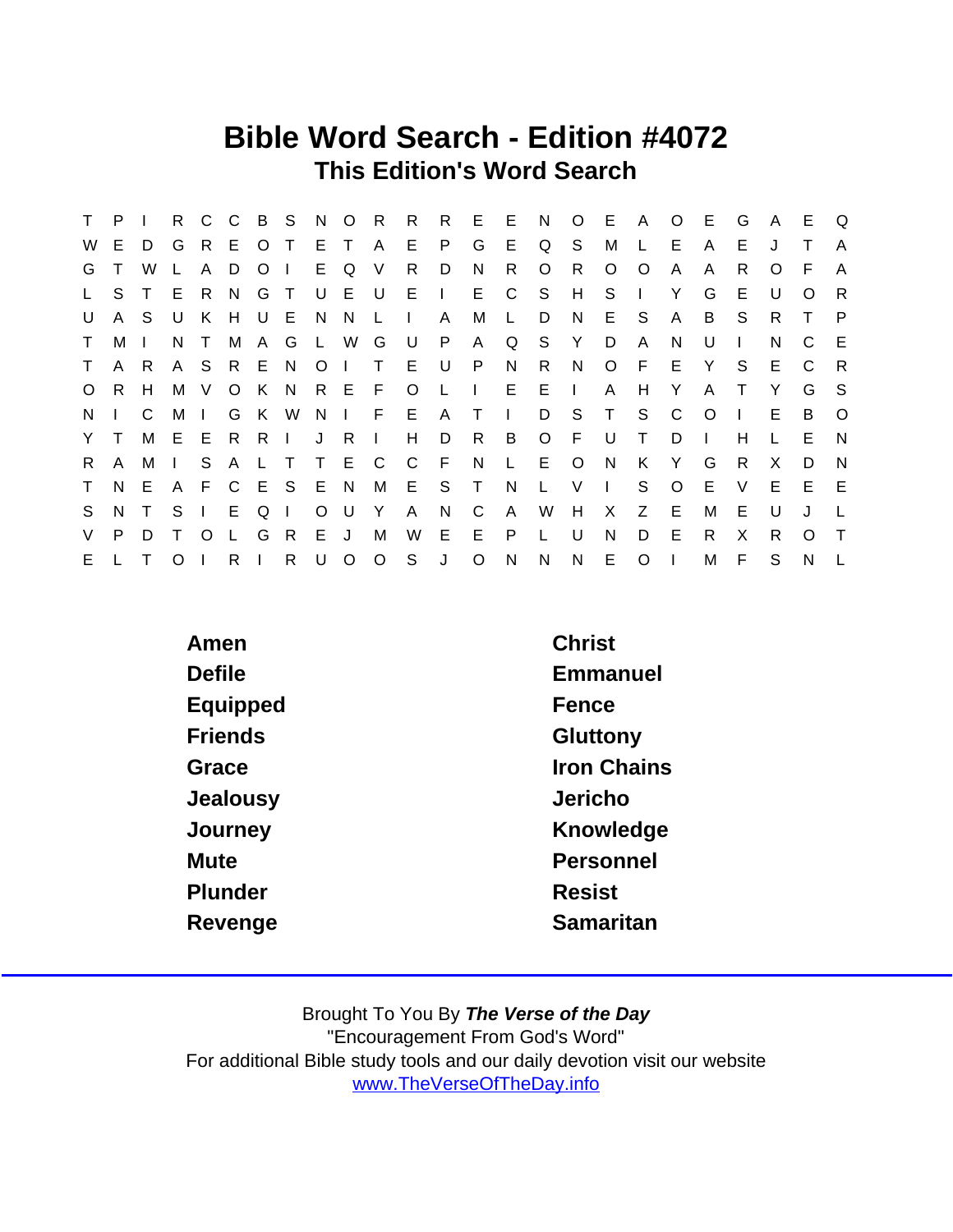### Bible Word Search - Edition #4072 Word Search Answer Guide

| t.          | pi          |       |              |     |           |              |      |                   |              | r c c b s n o r r R   |         | e E            |                | $\mathsf{n}$ | $\circ$      | e –          | a              | $\circ$      | e       | g            | a            | e            | $\mathsf{q}$ |
|-------------|-------------|-------|--------------|-----|-----------|--------------|------|-------------------|--------------|-----------------------|---------|----------------|----------------|--------------|--------------|--------------|----------------|--------------|---------|--------------|--------------|--------------|--------------|
| W           | e           | d     | a            |     | r e       |              |      |                   |              | o t E t a E p         |         | G              | $\mathbf{e}$   | $\mathsf{q}$ | S            | m            | $\mathbb{R}$   | e            | a       | e            | J            | t            | a            |
| G           | $\mathbf t$ | W     | L.           |     | a d       |              |      | o i E Q V         |              | $\mathsf{r}$          | D       | N              | $\mathsf{r}$   | $\circ$      | $\mathsf{r}$ | $\circ$      | $\circ$        | a            | a       | R.           | O            | f            | a            |
|             | L S         |       |              |     |           |              |      |                   |              | T E r n g T u E U E i |         | E c            |                | S            | h            | S.           | j.             | y.           | g       | E.           | U            | $\Omega$     |              |
| U           |             | A S U |              |     | k h U E N |              |      | n                 | $\mathsf{L}$ | $\Box$                | a       | М              | $\sim 1$ .     | d            | n            | e            | S              | $\mathsf{a}$ | b       | S            | $\mathsf{R}$ | $-t$         | P            |
| $\mathsf T$ | M I         |       |              |     |           |              |      | N t M a G L W g   |              | u P                   |         | $\mathsf{A}$   |                |              | q S y        | D            | $\overline{a}$ | n            | u       | $\mathbf{I}$ | N            | $\mathbf C$  | E            |
| T.          |             | A R   |              |     |           |              |      | A s r E n O I t   |              | e                     | u P     |                | N              | $\mathbf{r}$ | N.           | $\circ$      | f              | e            | V       | S.           | E c          |              | R.           |
|             | O R         | H     |              |     |           |              |      |                   |              | M v o k N r e F o I   |         | $\mathbb{R}^n$ |                | $E$ $E$ $i$  |              | a            | H              | Y            | a       | $\top$       | Y            | $\mathbf{q}$ | S.           |
|             | N I         | C.    |              |     |           |              |      |                   |              | M i G K w n i f E     | A t     |                | $\mathbb{R}^n$ | D            |              | s t          | S              | $\mathbf{C}$ | $\circ$ | - i -        | e            | b            | $\circ$      |
|             | Y T         |       |              |     |           |              |      | m E e R r i j r i |              |                       | $H$ D   | R              | $\mathsf{b}$   | o F          |              | U            | $-t$           | d            | $\perp$ | h.           |              | $\mathbf{e}$ | N            |
| r           | A           | mi    |              |     |           |              |      | s A I t t e C     |              |                       |         | c F n I        |                | E O          |              | n            | k.             | <b>y</b>     | g       | R            | $\mathsf{x}$ | d            | N            |
| t.          | N.          | e a   |              |     |           |              |      | f C e s e N       | m e          |                       | s t     |                | N              | $\mathsf{L}$ | v i          |              | s              | $\circ$      | e       | $\mathsf{V}$ | Е            | e            | E            |
| S           | n t         |       | S            |     | i Eqi Ou  |              |      |                   | y            | $\mathbf{a}$          | n       | C              |                |              | A w h        | $\mathsf{x}$ | Z              | $\mathbf{e}$ | m       | e            | u            | J            |              |
| V.          | p.          | d     | $\mathbf{t}$ |     | $0-1$     | $\mathbf{g}$ | Rej  |                   |              | m w                   | $E$ $E$ |                | $\mathsf{P}$   | L.           | U            | N.           | D              | E.           | R.      | $\mathsf{x}$ | $\mathsf{r}$ | $\Omega$     |              |
| e           |             | t     | $\Omega$     | i r |           |              | l ru | $\mathsf{o}$      | $\circ$      | S                     | J       | $\circ$        | n              | n            | n.           | $\mathbf{e}$ | $\circ$        | $\mathbf{I}$ | m       | f            | s            | n.           |              |

Amen: Vertical Christ: Vertical Defile: Diagonal **Emmanuel: Vertical** Equipped: Diagonal Fence: Diagonal Friends: Diagonal Gluttony: Vertical Jealousy: Diagonal Jericho: Diagonal Mute: Diagonal **Personnel: Vertical** Plunder: Horizontal Resist: Vertical Revenge: Diagonal Samaritan: Vertical

Grace: Vertical **Iron Chains: Diagonal** Journey: Vertical **Knowledge: Diagonal**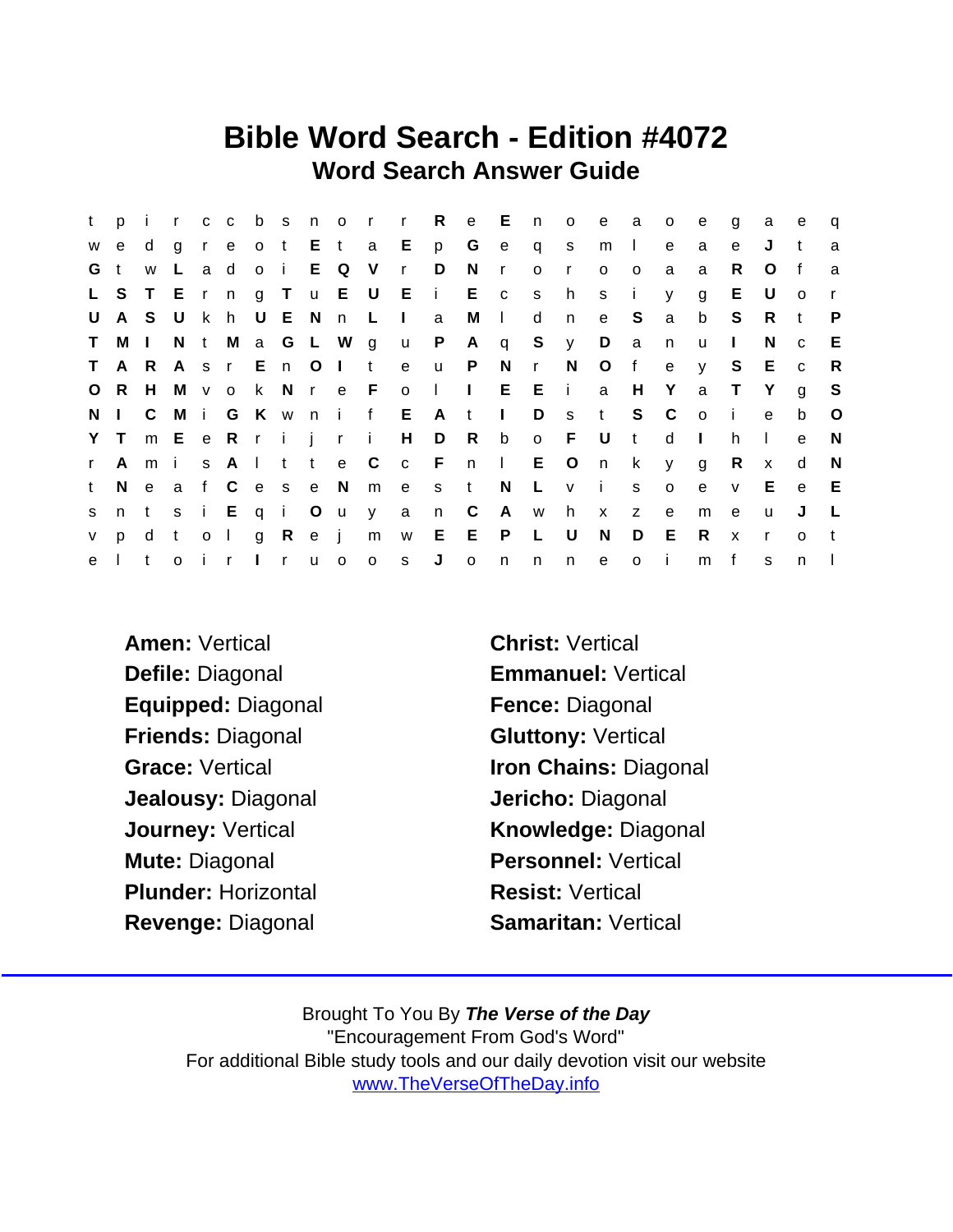# Bible Word Search - Edition #4072 Words Used And Their Definitions

### Amen

An exclamatory expression of agreement.

**Christ** 

A reference to Jesus, from a Greek word meaning "Anointed"

Defile

To greatly disrespect a special place or thing or another person; To desecrate

**Emmanuel** 

One of many names of God; Hebrew for "God with us"

Equipped

Having been given something to do something with

Fence

A simple structure set up to protect, act as a barrier, or serve as a boundary

Friends People who are not hostile

**Gluttony** Eating excessively

**Grace** 

The force by which God extends to all persons so that they may choose to live under his leadership.

Iron Chains

Interlocking rings made of iron, often used to hold things together

**Jealousy** 

A bitter feeling one has when they see that someone else has something they don't and wants it.